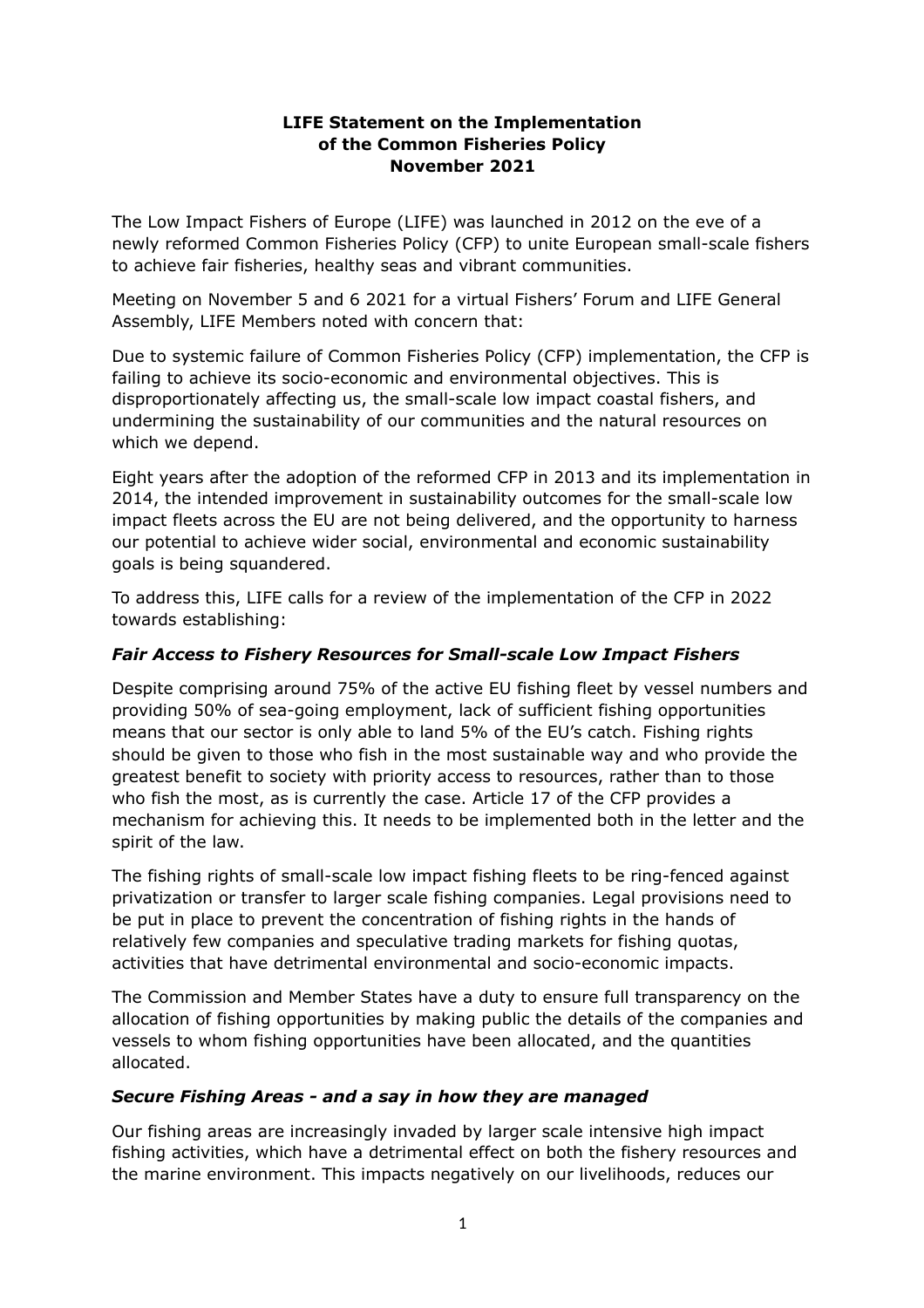catches, disturbs the reproduction of fish stocks, and undermines the future prospects for our sons and daughters. We call for inshore fishing areas to be reserved for small-scale low impact fishing activities under co-management regimes.

The CFP should recognize the importance of co-management and promote and support co-management initiatives.

# *Public monies for public good not individual gain or the maximization of profits at the expense of the environment, to help us to fish better not to fish more*

The misuse of public funds through the European Structural Funds (EMFF) has created a distorted sea in Europe, benefitting fishing companies with larger scale high impact fishing operations with windfall subsidies. This gives them an unfair advantage and contributes to overfishing and environmental degradation, contrary to SDG 14.6.

Fish stocks and the marine environment are public resources that need to be conserved in a sustainable manner if fishing is to have a future. This requires giving attention to the three pillars of sustainability – the environmental as well as the social and economic pillars. LIFE therefore urges that under the new European funding scheme for the maritime sector – the EMFAF - that priority is given to protecting the environment and conserving fish stocks, and to supporting collective projects that contribute to social and economic sustainability of fishing communities.

## *An End to By-catch and Discards*

An instrument like the landing obligation makes no sense for the conservation of fish stocks. Due to its poor implementation, it is of questionable use for scientific stock assessment, and it is a huge burden to fishers. Discarding must be reduced through improved selectivity of fishing gears. Gears that have unacceptably high by-catch rates of non-target species and of fish below minimum size should not be licensed to fish.

## *Fisheries Control Based on Risk of Infraction*

Our fleet segment contributes 5% of the catch by volume, we have a comparatively low impact on the environment, and we are happy to comply with sensible, practical and bespoke control measures for our fleet segment. We call for control measures to be applied proportionately, using a risk-based approach to fisheries control and enforcement, that focuses on those fleet segments that have the highest risk of infraction and where infraction is likely to cause a significant breach of fishing regulations. For example, in fisheries activities where the risk of significant by catch and discarding is high.

## *Support for Fishers of the Future*

The average age of fishers is increasing faster than the population as a whole, and younger generations are losing interest in taking up fishing as a livelihood. Special effort is needed to encourage, train and support younger generations to take up small-scale low impact fishing either as a way of life or as a part-time activity combined with several other livelihood activities, including combining tourism and fishing.